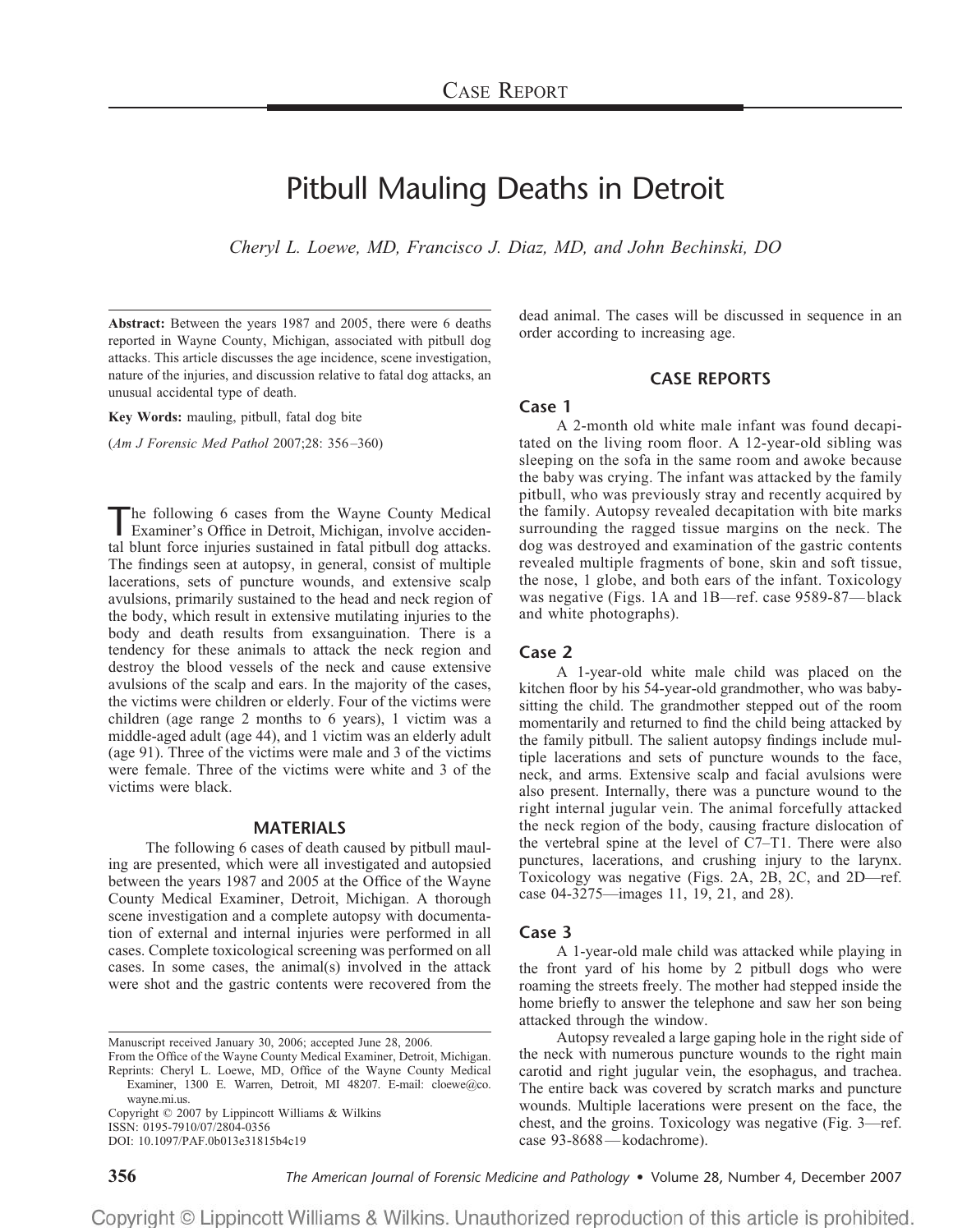

**FIGURE 1.** A, Partially reconstructed face recovered from dog stomach. B, Decapitation.

# **Case 4**

A 6-year-old black female child was walking to school in an alley adjacent to her backyard. The family was in the process of moving to a nearby neighborhood and the 2 family pitbulls had just been set free after being locked up in the basement before the incident. The child grew up with these 2 pitbull dogs. Both dogs, who were roaming loose in the backyard, attacked the child in the alley and dragged her into the backyard of the dwelling. The child's pantyhose and skirt were pulled down below the knees. The mother of the child attempted to pull the dogs off of her daughter and called her husband for assistance. The police arrived and shot the dogs. The child was accidentally shot by police gunfire in the back of the knee. Autopsy examination revealed numerous lacerations, puncture wounds, and avulsions to the face and neck, 67 in total. Brush burn abrasions consistent with drag marks were also present. Neck dissection disclosed complete transection of the left common carotid artery. In addition, there were multiple skull and facial fractures with evidence of blood aspiration in the lungs. Multiple fragments of skull bone were absent and/or separately received with the body, including the left orbit and the left maxilla. A superficial gunshot entrance wound involving soft tissue was also



**FIGURE 2.** A, Lacerations: Face, neck, and back. B, Perforation neck blood vessels. C, Puncture wounds on larynx. D, Fracture of vertebral spine.

demonstrated on the back of the right knee and a bullet was recovered from the wound track. Toxicology was negative (Figs. 4A and 4B—ref. case 3365-05—images 5 and 15).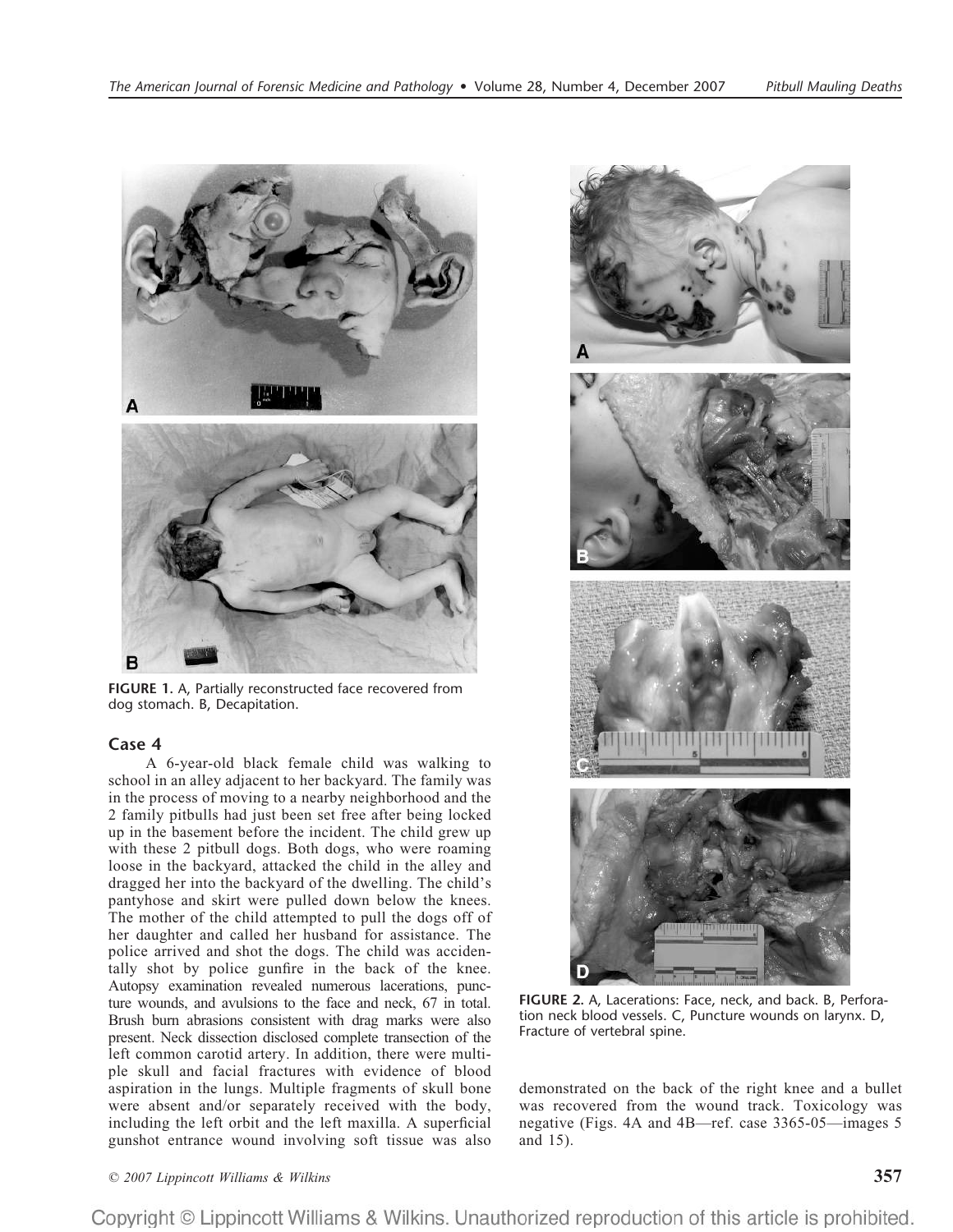

**FIGURE 3.** Lacerations and abrasions, neck and back.



**FIGURE 4.** A, Lacerations, face. B, Gunshot wound on the leg.

# **Case 5**

A 44-year-old black woman was attacked by 2 pitbulls who resided at an occupied dwelling while walking down the street. The subject was observed laying on the ground and 1 dog was attacking the neck region of the victim, while the other dog was attacking her lower back. A citizen notified the police who arrived and shot the animals with their service weapons. Autopsy revealed multiple clusters of abrasions, deep lacerations, and puncture wounds distributed over the face, the front and back of the neck the arms, the lower back,

and the legs. There was complete avulsion of the left ear and partial avulsion of the right ear. Extensive scalp avulsions were also noted. There was complete transection of the left brachial artery, the left basillic vein, and the right common carotid artery. There was a bone defect in the T1 vertebra and dislocation of the first right rib. Toxicology revealed a postmortem blood ethanol of 0.11 g/dL (no figures available).

# **Case 6**

A 91-year-old black woman was attacked by her own family pitbull dog at home. The autopsy revealed multiple extensive scalp avulsions, 1 measuring 5 inches in diameter on the back of the head with exposure of the calvarium and deep undermining pockets of subgaleal hemorrhage. Numerous lacerations were present on the eyes, both cheeks, the mouth, the lower face, the left upper neck, both ears, and the left side of the head. Many paired puncture wounds were noted consistent with animal teeth. Two of the lacerations on the face were deep and associated with absence of the lip, skin, facial muscle and soft tissue, right maxilla, and zygoma, resulting in exposure of the sinuses and oropharyngeal cavity. A closed right hip fracture was present. Internal examination revealed pale, bloodless viscera, blood aspiration in both lungs and comminuted fracture of the bilateral zygoma, bilateral maxillary bones, the palatine bone, and the right mandible with loss of several upper and lower teeth and laceration of the tongue. Toxicology was negative (Figs. 5A and 5B—ref. case 05-11440—images 14 and 4).

# **DISCUSSION**

These cases presented demonstrate rather dramatic mutilating injuries sustained to the human body after pitbull attack. The common trend in the observable injuries include injury to the blood vessels and/or organs of the neck in all of the cases, resulting in exsanguination. Extensive scalp avulsions were also observed in most of the cases and the portion of avulsed scalp is unattached to the head and likely eaten by the animal. The patterned sets of puncture marks are another consistent finding compatible with the dentition of the animal (Fig. 6A—ref kodachrome—dog mouth—ref. case 93-8688). Scratch marks were noted in some cases and a comparison of these patterned injuries are consistent with the animal claws that inflicted them (Fig. 6B—ref. case 93-8688—dog paw). In 2 of the cases, the animal attacked forcefully enough to fracture and/or separate the vertebral spine. Complete decapitation injury was present in 1 case and the gastric contents recovered from the animal confirm that the soft tissue and bone are eaten by the animal. In half of the cases, there were fractures of the facial bones and/or calvarium. Avulsions or partial avulsions of the ears was another common finding. The majority (67%) of the victims were small children, those least likely to protect themselves. The same reasoning can apply to elderly victims.

The head and neck region of the child was at the level of the dogs teeth, making these anatomic regions more accessible to the dog during attack. Of the dog-mauling deaths of neonates in the literature, all occurred on the dog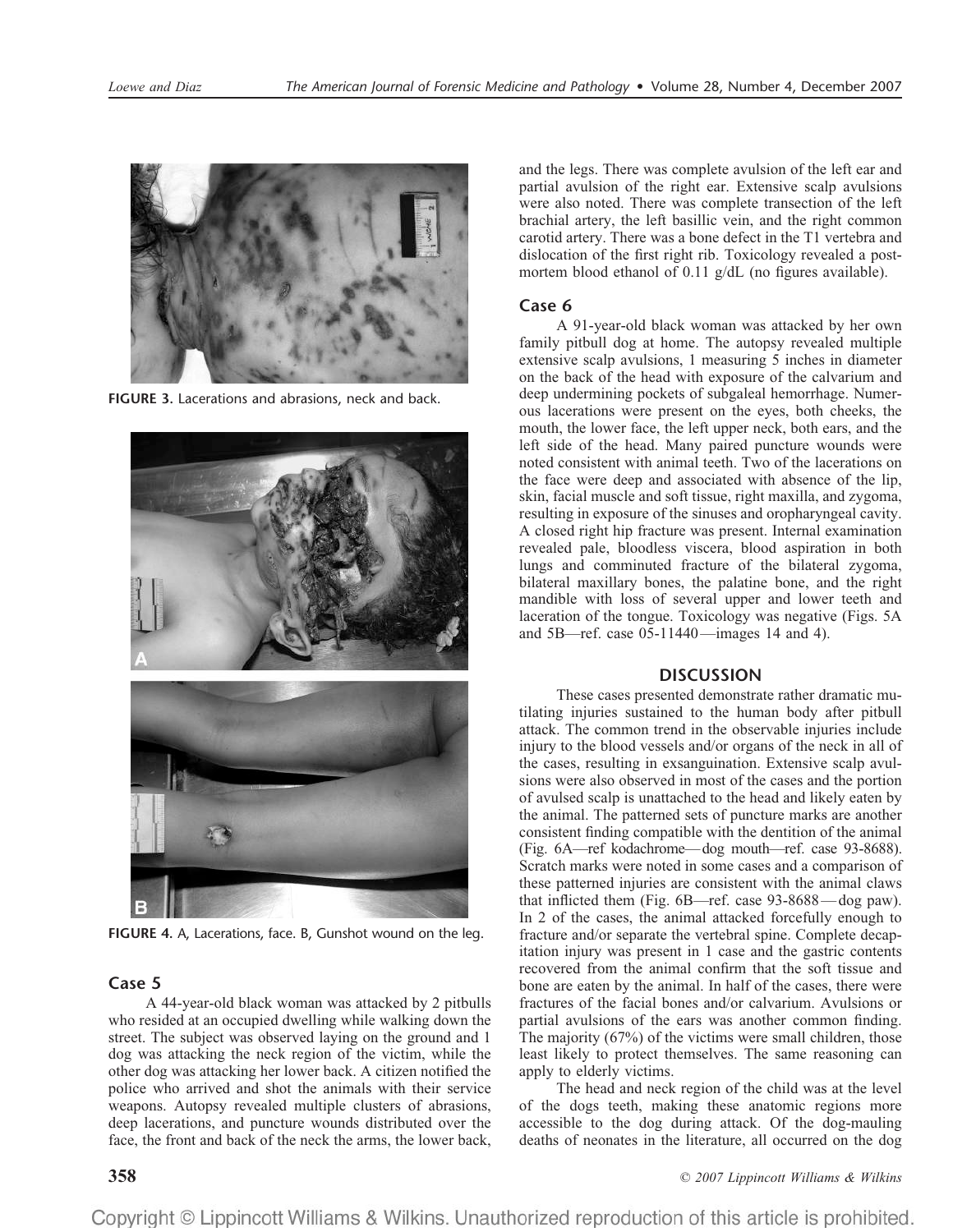

**FIGURE 5.** A, Lacerations, face. B, Avulsion, scalp. **FIGURE 6.** A, Pitbull jaw-teeth. B, Pitbull paw.

owner's property and involved 1 dog and a sleeping child. Few people are aware that some dogs view infants as potential prey.<sup>1</sup>

One study of fatal dog attacks in the United States showed that the pitbull breed was determined to be the most frequent  $(41.6\%)$  dog breed implicated in human attacks.<sup>1</sup> Pitbull terriers, German Shepherds and Rottweilers are the breeds most often involved in fatal attacks, 70% are committed by a pet dog within the owner's yard or its proximity, and most dogs involved in biting or attacking are known to the victim or the victim's family.<sup>2</sup> People may behave differently toward their own dogs than toward stray dogs and this may explain this difference. Surprisingly, stray dogs are usually involved in attacks of a more innocent nature and bites typically occur on the hands and legs as opposed to the head and neck.<sup>3</sup> In general, fatalities due to dog bites are rare. In 1 study, from 1979 to 1998, 238 deaths were reported in the United States.<sup>4</sup> While the sex of the pitbull involved in these fatal attacks was unrecorded, in general, male dogs, especially the non-neutered, bite more frequently.<sup>1</sup> Younger dogs also tend to bite more often, with dogs aged 6 to 11 months having the highest bite rate.<sup>3</sup> Dogs acting in a pack are far more dangerous than the same animal individually, and in this study 2 of the cases involved more than 1 dog.

Dogs have 42 teeth, 20 in the upper jaw and 22 in the lower jaw. The canine masseter-pterygoid complex is short



and strong and its insertion on the mandible provides a powerful mechanical advantage.5 Many of the canines involved in dog attacks can generate up to 1800 pounds of force per square inch with a bite, $<sup>6</sup>$  which is enough force to</sup> penetrate sheet metal, so it is reasonable to see how there is enough force to snap the vertebral spine or fracture the skull, as demonstrated in this series of cases.

The majority of reported dog attacks seem to happen when the dog is "unprovoked," meaning that both parents and children failed to see what their behavior meant to their dog.<sup>7</sup>

Different types of aggression leading to attacks in different circumstances can be distinguished, for example, dominance aggression when the dog challenges a member of the "family pack" such as a new baby, protective aggression when the victim is regarded as a threat to the family, possessive aggression toward a victim that invades the dog's territory or attempts to move an item "possessed" by the dog such as food or toys.8 Some of the aggressive reactions of a dog relate to genetically controlled breed characteristics, namely the Pitbull and Rottweiler breeds, and some communities have enacted breed-specific restrictions or bans.<sup>4</sup> Aggression can, however, be equally be derived from environmental circumstances and learning. In the inner city, quite often the pitbull breed is acquired for purposes of protection, guarding, and even fighting so that these dogs are obligated or duty bound to behave aggressively.<sup>9</sup> Also, pain and fear, especially